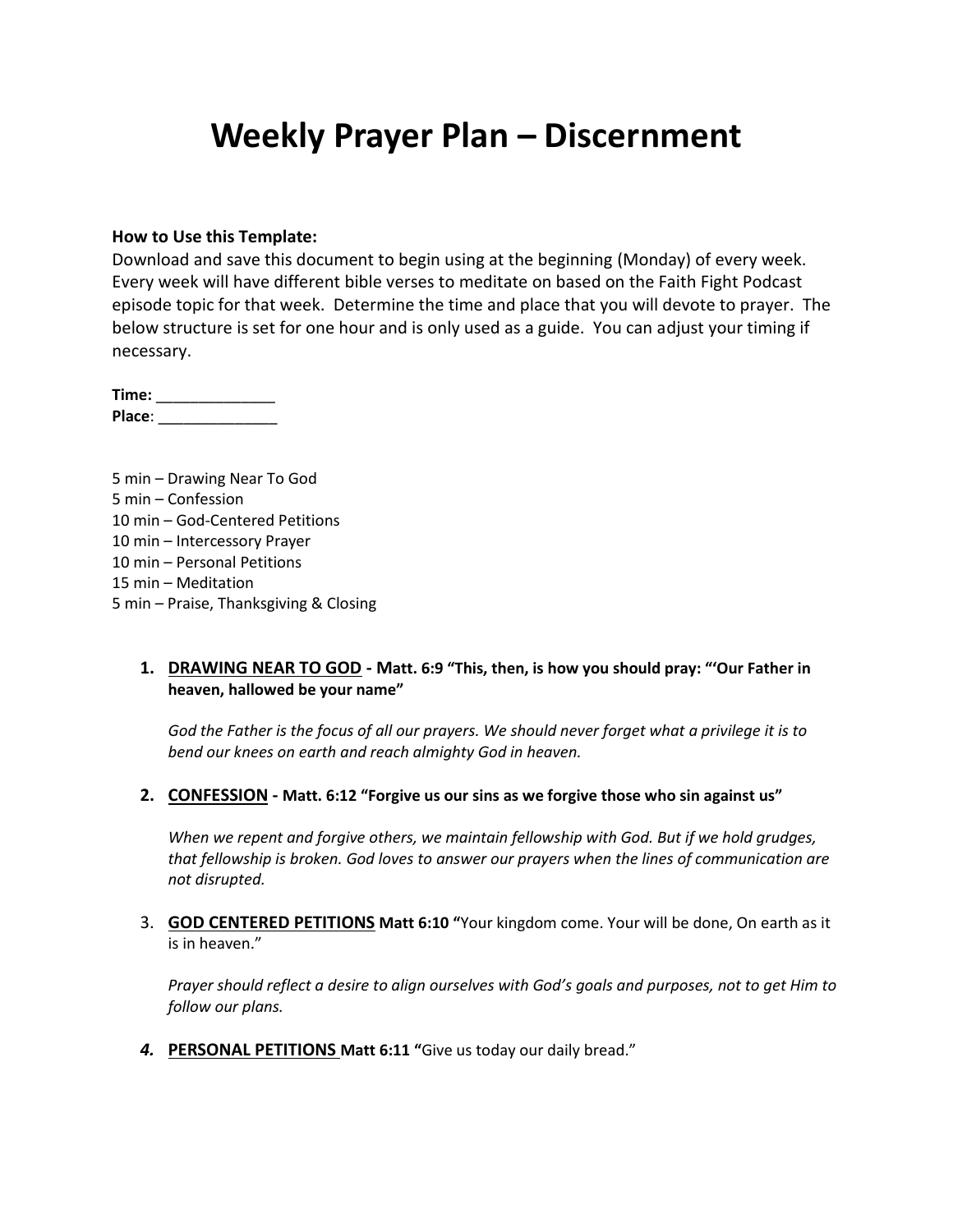*We are dependent upon the Lord for our needs and He wants us to come to Him with our requests.*

5. **MEDITATION Joshua 1:8** "Keep this Book of the Law always on your lips; meditate on it day and night, so that you may be careful to do everything written in it. Then you will be prosperous and successful."

*Meditation is thinking about the word of God to understand what it means in the context of the scripture and how it can apply to your life today. The Word of God is powerful enough to still be relevant in your life today even though it was written thousands of years ago.*

### **Read through the scripture passages for today as listed below:**

Meditational Verses Monday: John 10:1-21 Tuesday: 1 Timothy 6:1-10 Wednesday: 1 John 4:1-2 Thursday: Romans 12:1-2 Friday: Hebrews 5:11-14 Saturday: John 16:1-15 Sunday: 1 Corinthians 2:1-16

**Once you have read the scripture for today, write down your answer to the questions below or any other insight/revelation that you receive in your prayer journal.** 

- 1. Is there a promise to claim?
- 2. Is there a lesson to learn?
- 3. Is there a blessing to enjoy?
- 4. Is there a command to obey?
- 5. Is there a sin to avoid?
- 6. Is there a new thought to carry with me?
- **6. PRAISE & THANKSGIVING 1 John 5:14-15** "This is the confidence we have in approaching God: that if we ask anything according to his will, he hears us. And if we know that he hears us whatever we ask—we know that we have what we asked of him."

We can end our prayer time with confidence that God has heard our prayer and will *answer in His perfect timing. Demonstrate your faith in Him by showing thanks before you see the answer to your prayers.*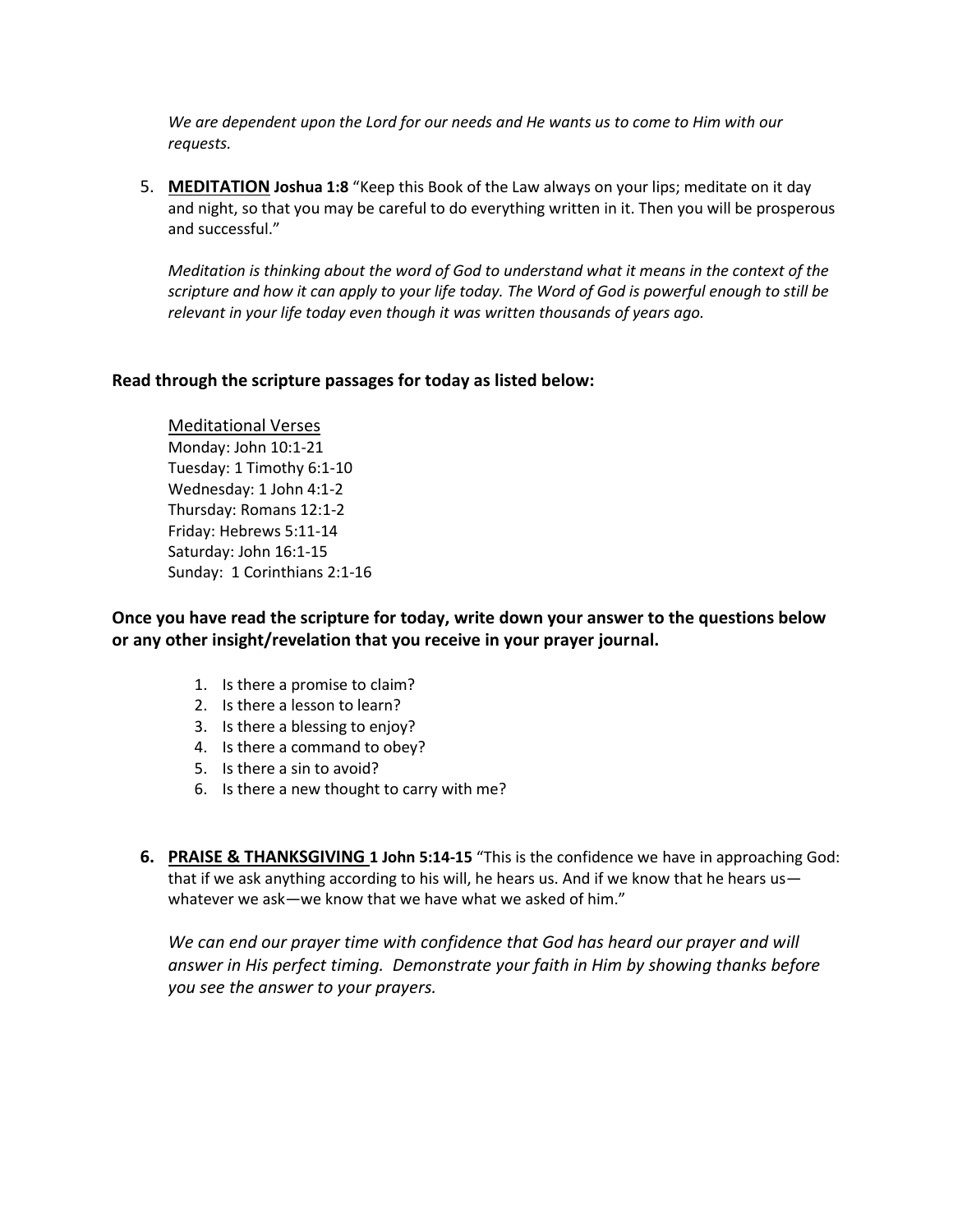# **Bible Verses & Notes - Discernment**

The word discernment means "the ability to judge well." In a Christian context it means "obtaining spiritual guidance and understanding." With all the fake news and people playing broken telephone with important information we need to have discernment that will allow us to sift through the bad information and find what is true in order to make well informed decisions. Not everyone out there is telling the truth. Their motives of their heart could be to deceive you. This is why we need the Holy Spirits help in order to have discernment and use it in our daily lives. This episode is how you do that.

*Beloved, do not believe every spirit, but test the spirits to see whether they are from God, for many false prophets have gone out into the world. This is how you can recognize the Spirit of God: Every spirit that acknowledges that Jesus Christ has come in the flesh is from God, - 1 John 4:1-2*

This means that we shouldn't believe everything that we hear just because they says that the message is inspired by God. One way to test the spirit is to compare what is said to the Word of God. If it contradicts any part of the Bible the it's from a false prophet. And if they don't acknowledge that Jesus has come in the flesh then it's a false prophet.

*Anyone who lives on milk, being still an infant, is not acquainted with the teaching about righteousness. But solid food is for the mature, who by constant use have trained themselves to distinguish good from evil. – Hebrews 5:13-14*

We all need to grow as Christians. This process never stops. The way that we grow is by reading, learning and applying the word of God to our lives. When we do this we are better able to distinguish good from evil and make good choices that are in line with Gods word.

*Do not be conformed to this world, but be transformed by the renewal of your mind, that by testing you may discern what is the will of God, what is good and acceptable and perfect. - Romans 12:2*

What you allow into your mind matters. If you continue to have carnal thoughts and feed your mind with worldly things then your mind can not be renewed by Gods word. It's only when you renew your mind by reading and meditating on Gods word than you will be able to have a sharp level of discernment. The reason for this is because the word of God will be planted in your heart and mind and you will understand quickly when you see or hear anything that does not line up with Gods word.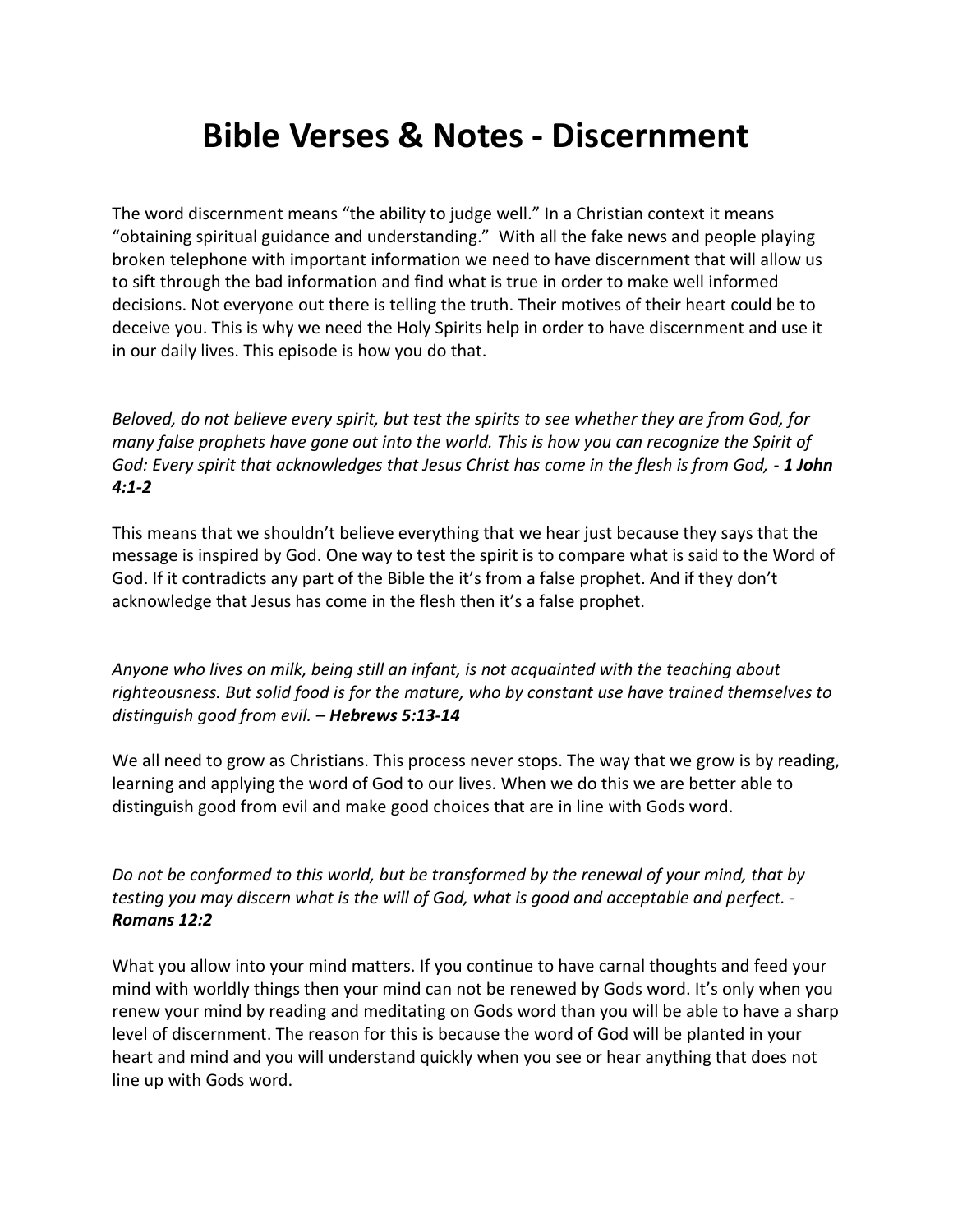*The natural person does not accept the things of the Spirit of God, for they are folly to him, and he is not able to understand them because they are spiritually discerned. - 1 Corinthians 2:14*

Non Christians cannot understand God, and they cannot understand spiritual things of God. It's all foolishness to them. Worldly thinking doesn't have access to the things of God. It's like trying to connect to a wifi without the password. But as a believer, you have access to Godly wisdom so that you can apply it to your daily life and not be led astray.

*For such men are false apostles, deceitful workmen, disguising themselves as apostles of Christ. And no wonder, for even Satan disguises himself as an angel of light. So it is no surprise if his servants, also, disguise themselves as servants of righteousness. Their end will correspond to their deeds. - 2 Corinthians 11:13-15*

Satan's temptations and tactics are not always obvious. He will use anyone to try deceive and lie to cause us to sin. The enemy knows how to make his temptations appear good and like it's the right thing to do. By having a discerning spirit we are able to know when the devil is trying to deceive us and cause us to go down a wrong path.

*See to it that no one takes you captive by philosophy and empty deceit, according to human tradition, according to the elemental spirits of the world, and not according to Christ. - Colossians 2:8*

Paul was writing here against any philosophy that is based on mans ideas or experiences. He is condemning teachings that don't credit Christ. There are a lot of "spiritual" people that say things that sound good but oppose Christianity. The only way to know when you come across these false teachings is by reading the word of God and putting it in your heart. This way when you hear something that doesn't agree with the word of God, you will feel it in your heart because you know the Word.

*If anyone teaches a different doctrine and does not agree with the sound words of our Lord Jesus Christ and the teaching that accords with godliness, he is puffed up with conceit and understands nothing. He has an unhealthy craving for controversy and for quarrels about words, which produce envy, dissension, slander, evil suspicions, and constant friction among people who are depraved in mind and deprived of the truth, imagining that godliness is a means of gain. - 1 Timothy 6:3-5*

Godliness is a lifestyle that reflects the character of God. Paul here was writing to Timothy and encouraging him to deal with the false teachers that were causing problems at this time. They were spreading the "teaching of demons" (1 Tim 4:1), conceited and understood nothing. They